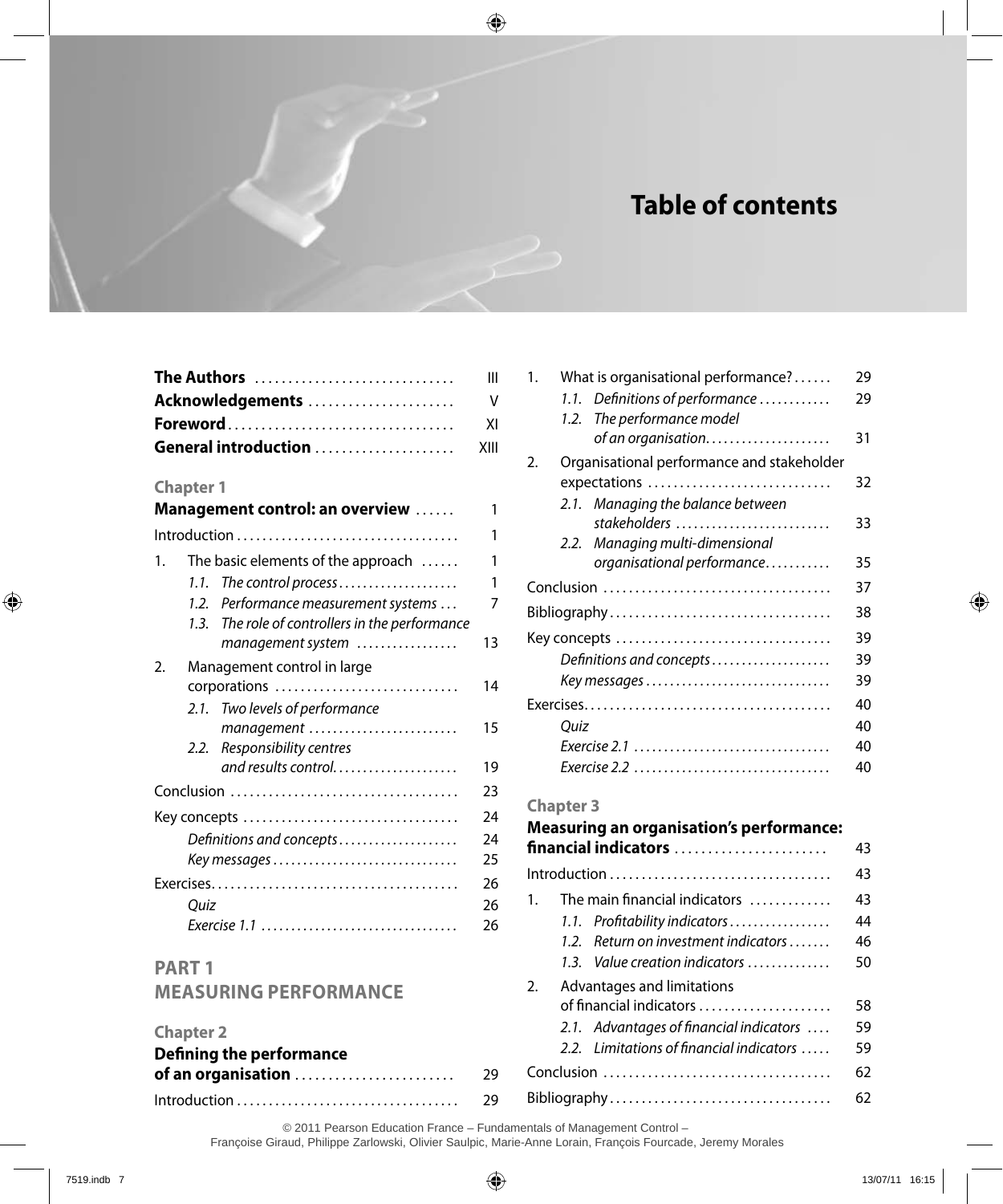|                          | 63 |
|--------------------------|----|
| Definitions and concepts | 63 |
|                          | 64 |
|                          |    |
| Ouiz                     | 65 |
|                          | 65 |
|                          | 67 |

#### **Chapter 4**

|    |      | <b>Measuring the performance</b>                       |     |
|----|------|--------------------------------------------------------|-----|
|    |      | of an organisation's entities: financial<br>approaches | 69  |
|    |      |                                                        | 69  |
|    |      |                                                        |     |
| 1. |      | The different functions of entity performance          |     |
|    |      | measurement                                            | 70  |
|    | 1.1. | External information/internal performance              |     |
|    |      | management                                             | 71  |
|    | 1.2. | Corporate-level/local-level performance                |     |
|    |      | management                                             | 72  |
|    | 1.3. | Managing activities/Motivating managers                |     |
|    |      |                                                        | 73  |
| 2. |      | Financial approaches to local performance              |     |
|    |      | measurement                                            | 75  |
|    | 2.1. | The performance measurement                            |     |
|    |      | of entities for the purpose of providing               |     |
|    |      | information to external users                          | 75  |
|    |      | 2.2. Systems for measuring the performance             |     |
|    |      | of business activities for management                  |     |
|    |      | reporting                                              | 79  |
|    | 2.3. | Measurement systems aimed                              |     |
|    |      | at motivating entity managers                          | 89  |
|    | 2.4. | Measurement systems for local                          |     |
|    |      | performance management                                 | 101 |
|    |      |                                                        | 101 |
|    |      | Bibliography                                           | 102 |
|    |      |                                                        | 103 |
|    |      | Definitions and concepts                               | 103 |
|    |      | Key messages                                           | 104 |
|    |      |                                                        | 105 |
|    | Quiz |                                                        | 105 |
|    |      |                                                        | 105 |
|    |      | Exercise 4.2: "Southwest Dealership"                   |     |
|    |      |                                                        | 106 |
|    |      |                                                        |     |

### **Chapter 5**

|    |                                   | Dashboards                                                  | 109 |
|----|-----------------------------------|-------------------------------------------------------------|-----|
|    |                                   |                                                             | 109 |
| 1. | Objectives and general principles |                                                             |     |
|    | of dashboards<br>110              |                                                             |     |
|    | 1.1.                              | Objectives and principles generally                         |     |
|    |                                   | assigned to dashboards                                      | 110 |
|    | 1.2.                              | Analysis of these objectives                                |     |
|    |                                   | and principles                                              | 115 |
|    | 1.3.                              | Two types of dashboard: performance                         |     |
|    |                                   | management dashboards and panoramic                         |     |
|    |                                   | dashboards                                                  | 118 |
|    | 1.4.                              | From principles to methods                                  | 123 |
| 2. |                                   | Building performance management                             |     |
|    |                                   | dashboards                                                  | 124 |
|    | 2.1.                              | Applying the BSC method                                     |     |
|    |                                   | to the construction of performance<br>management dashboards | 124 |
|    | 2.2.                              | Applying the OVAR method                                    |     |
|    |                                   | to the construction of performance                          |     |
|    |                                   | management dashboards                                       | 130 |
|    | 2.3.                              | Comparison of the BSC                                       |     |
|    |                                   | and OVAR methods                                            | 137 |
| 3. |                                   | Building "panoramic" dashboards                             | 137 |
|    | 3.1.                              | Determining ongoing objectives (OO)                         | 138 |
|    | 3.2.                              | Determining action areas                                    | 138 |
|    | 3.3.                              | Determining indicators                                      | 139 |
|    | 3.4.                              | Setting targets                                             | 139 |
| 4. |                                   | Further issues                                              | 142 |
|    | 4.1.                              | The relationship between dashboards                         |     |
|    |                                   | and strategy                                                | 142 |
|    | 4.2.                              | Lack of precision in the methods                            | 146 |
|    |                                   | Conclusion                                                  | 148 |
|    |                                   |                                                             | 148 |
|    |                                   |                                                             | 149 |
|    |                                   | Definitions and concepts                                    | 149 |
|    |                                   | Key messages                                                | 149 |
|    |                                   |                                                             | 151 |
|    | Ouiz                              |                                                             | 151 |
|    |                                   | Exercise 5.1: Construction of a dashboard                   |     |
|    |                                   | for the Nowheresville City Art Gallery                      | 151 |
|    |                                   | Exercise 5.2: Critical analysis of dashboards               | 152 |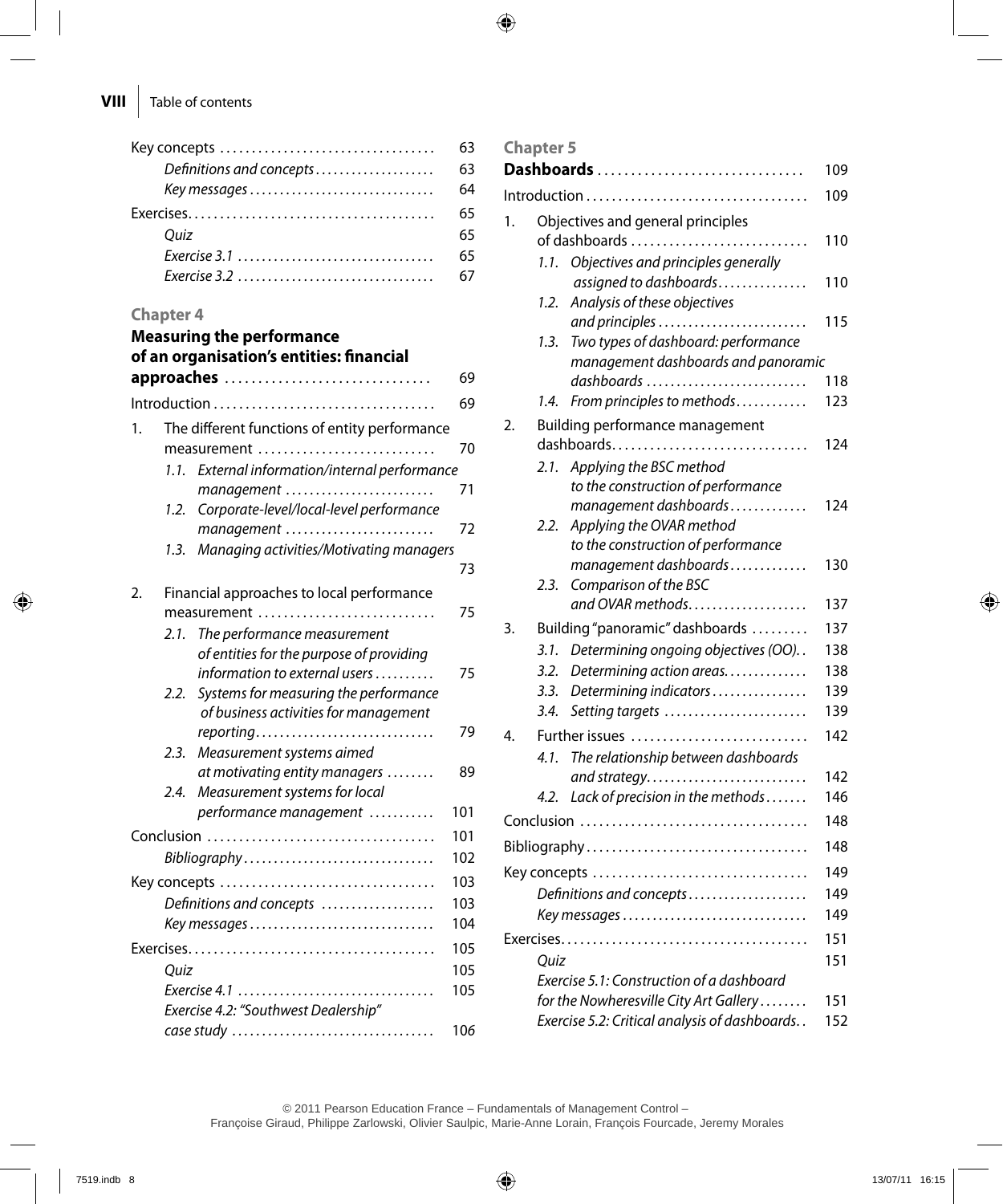#### **Chapter 6**

|    |                        | Coordinating a system of dashboards                                                          | 159 |  |
|----|------------------------|----------------------------------------------------------------------------------------------|-----|--|
|    |                        | $Introduction \dots \dots \dots \dots \dots \dots \dots \dots \dots \dots \dots \dots \dots$ | 159 |  |
| 1. | Dashboard architecture |                                                                                              |     |  |
|    | 1.2.                   | Coordination between the dashboards                                                          |     |  |
|    | 1.3.                   | of levels $n$ and $n + 1$<br>Coordination of dashboards at the same                          | 161 |  |
|    |                        | hierarchical level $\ldots \ldots \ldots \ldots \ldots \ldots$                               | 164 |  |
| 2. |                        | Methods                                                                                      | 165 |  |
|    | 2.1.                   | Performance management                                                                       |     |  |
|    |                        | dashboards                                                                                   | 165 |  |
|    | 2.2.                   | Panoramic dashboards                                                                         | 171 |  |
|    | 2.3.                   | Summary                                                                                      | 172 |  |
| 3. |                        |                                                                                              | 173 |  |
|    | 3.1.                   | Balance between financial                                                                    |     |  |
|    |                        | and non-financial indicators                                                                 | 173 |  |
|    | 3.2.                   | Economic and business context                                                                |     |  |
|    |                        | indicators                                                                                   | 174 |  |
|    | 3.3.                   | The link with incentive schemes                                                              | 174 |  |
|    | 3.4.                   | The subjectivity of representing                                                             |     |  |
|    |                        | performance with indicators                                                                  | 175 |  |
|    |                        |                                                                                              | 175 |  |
|    |                        |                                                                                              | 177 |  |
|    |                        |                                                                                              | 178 |  |
|    |                        | Key messages                                                                                 | 178 |  |
|    |                        |                                                                                              | 179 |  |
|    | Quiz                   |                                                                                              | 179 |  |
|    |                        | Exercise 6.1: Critical analysis                                                              |     |  |
|    |                        | of a local dashboard                                                                         | 179 |  |
|    |                        | Exercise 6.2: "Yes, we can"                                                                  | 181 |  |
|    |                        |                                                                                              |     |  |

## **Part II**

## **The management control process**

#### **Chapter 7**

| Business planning |  |                                                                             | 185 |
|-------------------|--|-----------------------------------------------------------------------------|-----|
|                   |  | 1. The principles $\dots\dots\dots\dots\dots\dots\dots\dots\dots\dots\dots$ | 185 |
|                   |  | 1.1. The main purpose of business planning                                  | 186 |
|                   |  | 1.2. Basic functions                                                        | 189 |
|                   |  | 1.3. Functions linked to company                                            |     |
|                   |  |                                                                             |     |

| 1.4. Theoretical difficulty: incompatibility        |     |  |
|-----------------------------------------------------|-----|--|
| between functions                                   | 204 |  |
| $\mathcal{D}_{\cdot}$<br>Operational implementation | 205 |  |
| Business planning over time<br>2.1.                 | 205 |  |
| The budgeting process<br>2.2.                       | 209 |  |
| Practical difficulties<br>2.3.                      | 221 |  |
|                                                     | 224 |  |
| Bibliography                                        | 225 |  |
| Key concepts                                        |     |  |
| Definitions and concepts                            |     |  |
| Key messages                                        | 226 |  |
|                                                     | 228 |  |
| Ouiz                                                | 228 |  |
| Exercise 7.1: "Ironclad" case study                 | 228 |  |
| Exercise 7.2: "Nectar" case study                   | 229 |  |
| Exercise 7.3: "Textile Union" case study            | 231 |  |

#### **Chapter 8**

|    |                                    | Analysing results                         | 235 |  |
|----|------------------------------------|-------------------------------------------|-----|--|
|    |                                    |                                           | 235 |  |
| 1. | Principles and tools               |                                           |     |  |
|    | 1.1.                               | Objectives and principles of results      |     |  |
|    |                                    | analysis                                  | 235 |  |
|    | 1.2.                               | Results monitoring using a cost           |     |  |
|    |                                    | accounting approach                       | 237 |  |
|    | 1.3.                               | Monitoring results with dashboards        | 250 |  |
|    | 1.4.                               | Other methods                             | 253 |  |
|    | 1.5.                               | Summary                                   | 256 |  |
| 2. | Coordination of results monitoring |                                           |     |  |
|    |                                    | between different levels                  | 257 |  |
|    | 2.1                                | Coordination between reporting/           |     |  |
|    |                                    | autonomous local control                  | 257 |  |
|    | 2.2.                               | Coordination of management processes      | 260 |  |
|    | 2.3.                               | The link with evaluating managers $\dots$ | 260 |  |
|    |                                    |                                           | 262 |  |
|    |                                    |                                           | 263 |  |
|    |                                    | Key concepts                              | 264 |  |
|    |                                    | Key messages                              | 264 |  |
|    |                                    |                                           | 265 |  |
|    | Ouiz                               |                                           | 265 |  |
|    |                                    |                                           | 265 |  |